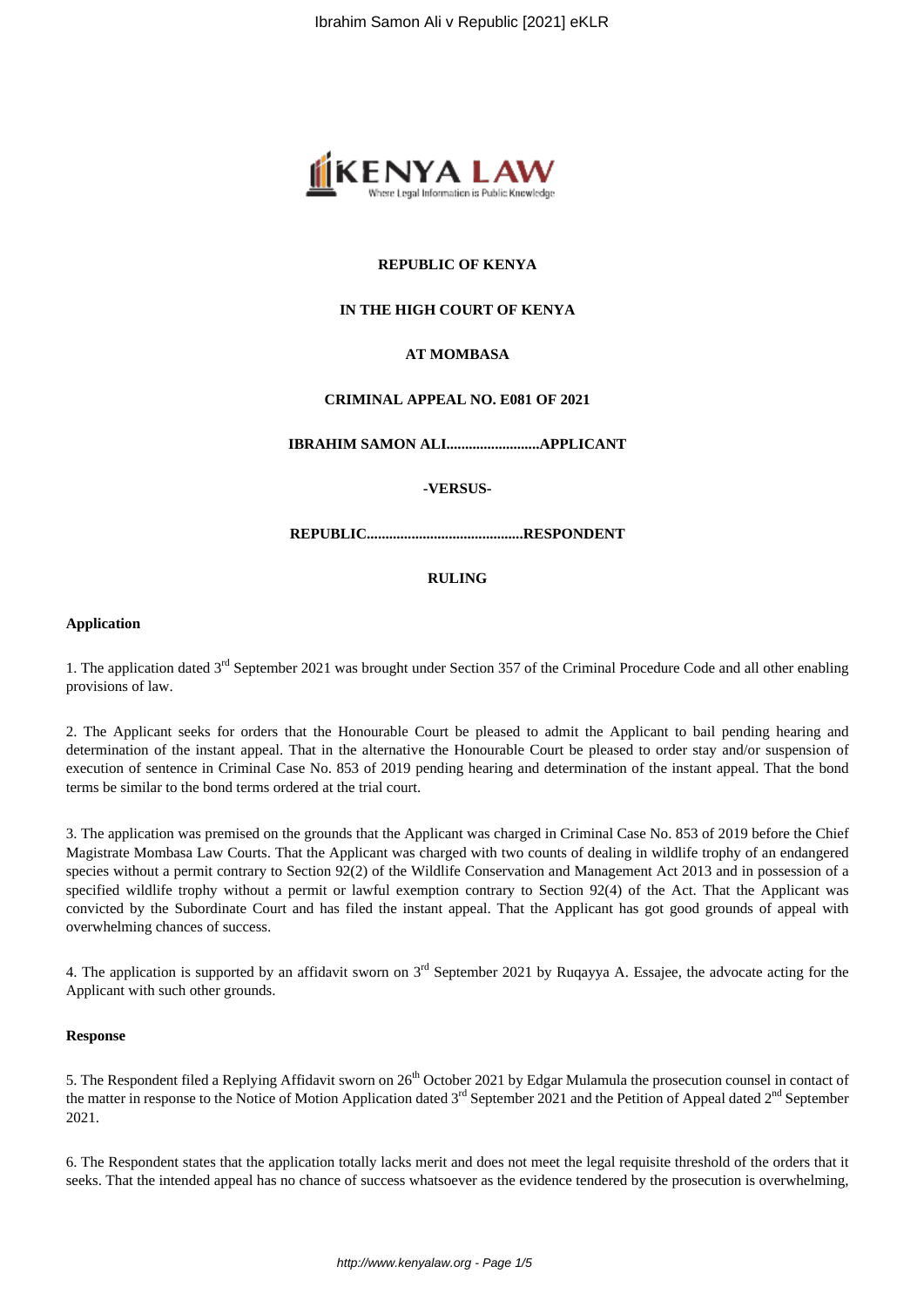well corroborated and sufficient to warrant the conviction arrived at by the Honourable Court. That due to the nature of the offence, the Appellant is convicted of and the sentence imposed, the Appellant's chances of absconding are extremely high. That bail pending appeal is discretional as the Applicant's innocence was compromised upon conviction. That the Applicant has not demonstrated any peculiar and exceptional circumstances to warrant grant of the orders sought, and that the sentence imposed by the court is lenient considering the nature of the offence which the Applicant was charged and convicted. The Respondent therefore prayed that the application be dismissed. **Applicant's Submissions**

7. The Applicant submits that Section 357 of the Criminal Procedure Code under which the application is brought states that:-

'After the entering of an appeal by the person entitled to appeal, the High Court, or the subordinate court which convicted or sentenced that person, may order that he be released on bail with or without sureties, or if that person is not released on bail, shall at his request order that the execution of the sentence or order appealed against shall be suspended pending the hearing of the appeal.'

8. The Applicant submits that the principles for granting bail/bond pending an appeal were reiterated in the case of *Jivraj Shah v Republic* [1986] KLR 605 as follows:-

1. The principal contribution in an application for bond pending appeal is the existence of exceptional or unusual circumstances upon which the Court of Appeal can fairly conclude that it is in the interest of justice to grant bail.

2. If it appears prima facie from the totality of the circumstances that the appeal is likely to be successful on account of some substantial point of law to be argued and that the sentence or substantial part of it will have been served by the time the appeal is heard, conditions for granting bail exists.

3. The main criteria is that there is no difference between overwhelming chances of success and a set of circumstances which disclose substantial merit in the appeal which could result in the appeal being allowed and the proper approach is the consideration of the particular circumstances and weight and relevance of the points to be argued.

9. The Applicant submits that bail/bond pending appeal has been recognised by numerous case law and its principles established. In the case of *Chimambhai v Republic* [1971] EA 343, the court held that:-

"The case of an appellant under sentence of imprisonment seeking bond lacks the strongest elements normally available to an accused person seeking bail before trial, namely the presumption of innocence, but nevertheless the law of today recognises, to an extent at one time unknown, the possibility of conviction being erroneous or the punishment excessive, a recognition which is implicit in the legislation creating the right of appeal in criminal cases…"

10. The Applicant submits that he was convicted purely based on suspicion and circumstantial evidence as evidenced in the grounds of appeal and thereafter on the hearing of the appeal itself. The prosecution failed to prove in whatsoever manner that the Appellant was in possession of the items nor the intentions or the commission in dealing with the items. No evidence was brought forth by the prosecution to prove any liability on the part of the Appellant.

11. The Applicant submits that he was solely arrested based on intelligence reports that described him. The same was not adduced during hearing and its veracity tested during the trial, none of the prosecution witnesses could specifically state what the report stated and connected the 1<sup>st</sup> and 2<sup>nd</sup> accused persons to the offences. The Applicant submits that the Appellants were entitled to a true investigation involving the offence charged and the court is expected to determine the matter based on the evidence produced and the application of the law. That the trial court erred in making an assumption on the veracity of the intelligence reports as the same may have been fabricated by the police officers.

12. The Applicant submits that the Appellant during trial fulfilled and complied with all conditions of bail without fail placed by the trial court which were a bond of Kshs. 2,000,000 with a surety. The Appellant produced motor vehicle KBU 171H valued at Kshs. 1,750,000 and Kshs. 350,000 to cater for the balance of the value of the motor vehicle.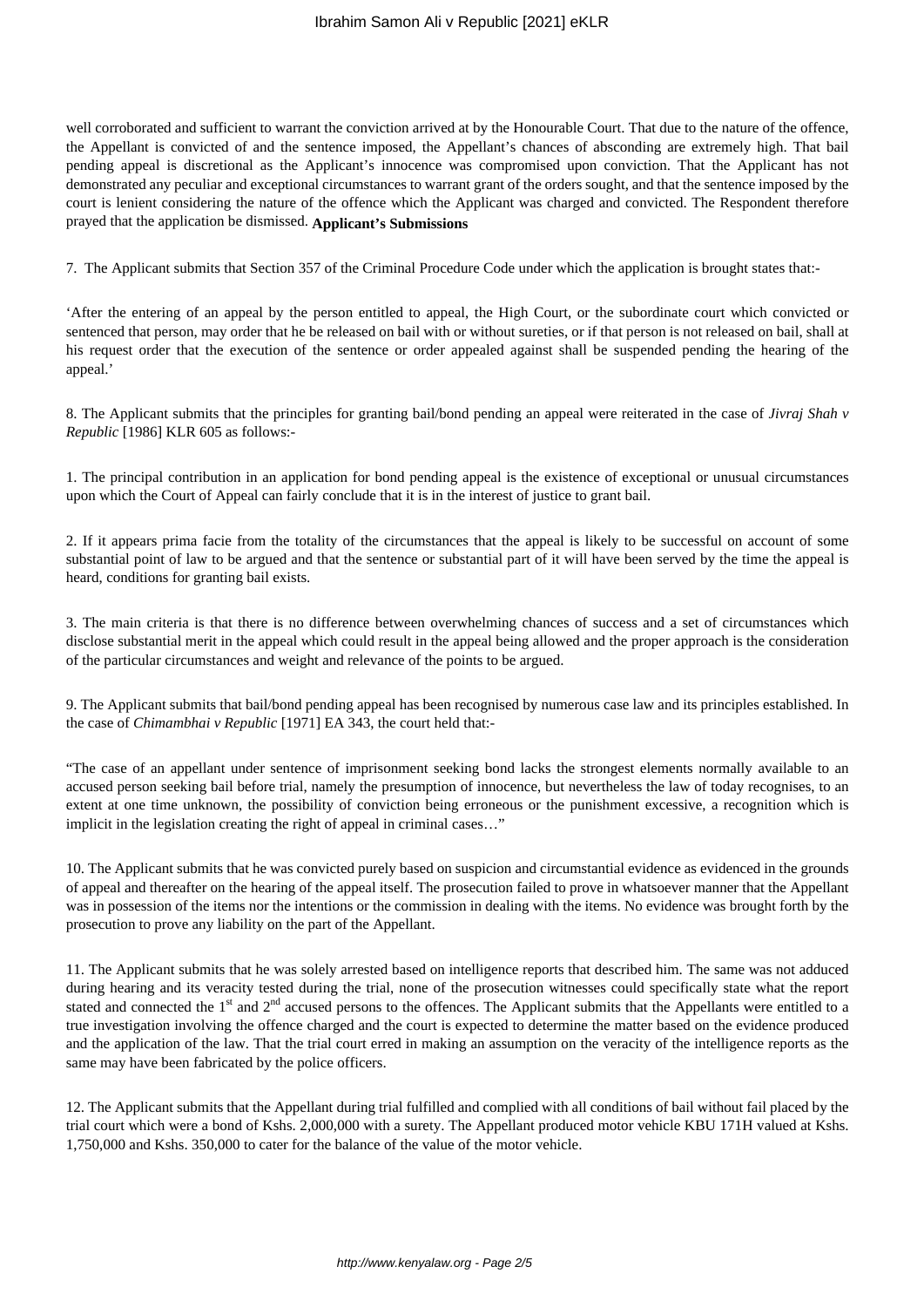13. The Applicant submits that he is of good character, he is the bread winner of his family and cooperated with the court in having the matter determined in good time. That he shall not abscond court and shall ensure he cooperates with the terms the court shall place on him. The Applicant further submits that he has shown the court that the appeal is likely to be successful on account of substantial point of law and fact to be argued and would be unfair for the Appellant to be in prison for the duration of the hearing of the appeal due to a wrongful conviction. The Applicant submitted that in the interest of justice and fairness, he urged that the court exercises its discretion and grant the Appellant bail pending appeal as the same would not be prejudicial to either party.

#### **Respondent's Submissions**

14. The Respondent submits that it is the Appellant's submission that he was convicted on suspicion and circumstantial evidence. It is the Respondent's submission that the evidence tendered in court was not based on any suspicion as there was intelligence information that the Appellant was ferrying wildlife trophies from Kitale to Nairobi. PW7 having corroborated the evidence of PW1, PW2, PW3, PW4, and PW5 as he identified the Appellant as one of the accused persons found with a sack of maize that had nine elephant tasks in it.

15. The Respondent submits that the intelligence report provided for the description of the Appellant. PW8 being a Kenya Wildlife Service Officer and the scene of crime officer stated he received intelligence information indicating the Appellant in the company of another person being in the process of ferrying wildlife trophies from Kitale to Nairobi. This can be substantiated by the fact that when a search was conducted on the accused person, two bus tickets were recovered which were in the name of the Appellant. The same were marked as exhibits and produced in court.

16. The Respondent submits by citing the case of *Kigecha Njuga v Republic* [1965] EA 773 where it was stated that:-

"Informers play a useful part no doubt in the detection and prevention of crime, and if they become known as informers to that class of society among whom they work, their usefulness will diminish and their very lives may be in danger. But if the prosecution desires the court to hear the details of the information an informer has given to the police clearly the informer must be called as a witness."

17. The Respondent submits that the trial court having intelligently interrogated the evidence on record and arrived at a decision on the intelligence information not being fabricated, went ahead to pint out the fact that the defence was given ample time to come up with a reasonable defence on showing the extent of injustice they would suffer should the informer not be called but they never tendered any evidence to show the same.

18. The Respondent submits that bail pending appeal is discretional as the Appellant's innocence was compromised upon conviction. In the bond and bail policy in such an application, the burden lies with the applicant to establish that the appeal has high chances of success or that he is likely to serve a substantial part of the sentence before the appeal is heard. The Appellant in his application has merely asserted that his appeal has high chances of success without specifically stating the grounds on which he relies on. The Respondent cites the case of *Somo v R* at page 480.

19. The Respondent submits that the application lacks merit and the sentence meted out to the Appellant is lenient as the nature of the offence attracts life imprisonment or a fine of twenty million Kenya shillings provided by Section 92 of the Wildlife Conservation and Management Act 2013. The Respondent therefore prayed that the application be dismissed.

#### **Analysis and Determination**

20. This court has considered the Notice of Motion Application dated  $3<sup>rd</sup>$  September 2021, the Replying Affidavit sworn on  $26<sup>th</sup>$ October 2021 and submissions by both parties.

21. Article 49(1)(h) of the Constitution provides that:-

#### **An accused person has the right …**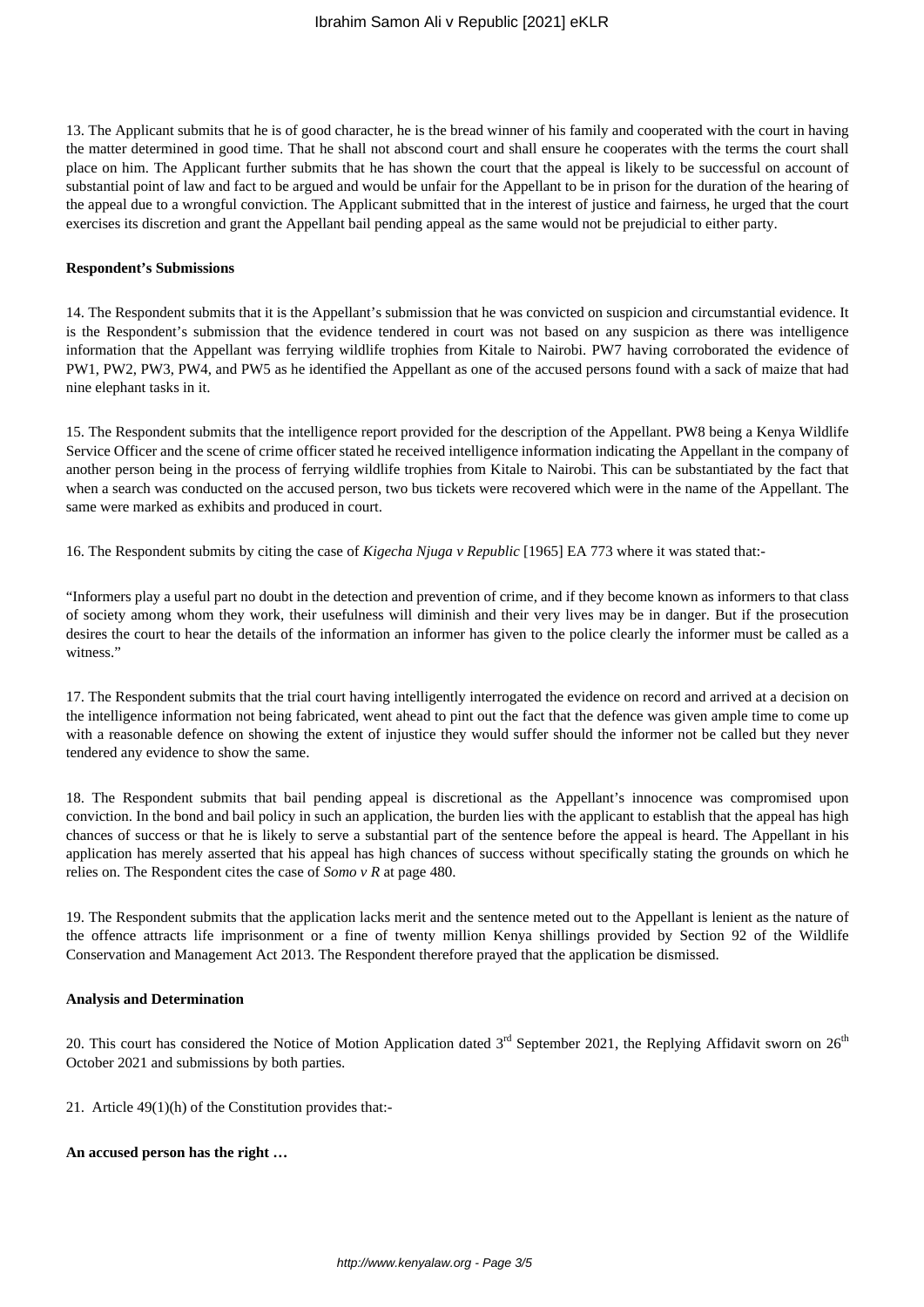**(h) to be released on bond or bail, on reasonable conditions pending a charge or trial, unless there are compelling reasons not to be released.**

22. In the case of *Masrani v R* **[1060] EA 321,** it was held that:-

**"Different principles must apply after conviction. The accused person has then become a convicted person and the sentence starts to run from the date of his conviction."**

23. This court agrees with the position in the case of *Charles Owanga Aluoch v Director of Public Prosecutions* **[2015] eKLR** where it was held that:-

**"The right to bail is provided under Article 49(1) of the Constitution but is at the discretion of the court, and is not absolute. Bail is a constitutional right where one is awaiting trial. After conviction that right is at the court's discretion and upon considering the circumstances of the application. The courts have over the years formulated several principles and guidelines upon which bail pending appeal is anchored. In the case of** *Jiv Raji Shah vs. R [1966] KLR 605***, the principle considerations for granting bail pending appeal were stated as follows:**

**"(1) The principal consideration in an application for bond pending appeal is the existence of exceptional or unusual circumstances upon which the Court of Appeal can fairly conclude that it is in the interest of justice to grant bail.**

**(2) If it appears prima face from the totality of the circumstances that the appeal is likely to be successful on account of some substantial point of law to be argued and that the sentence or substantial part of it will have been served by the time the appeal is heard, conditions for granting bail exists.**

**(3) The main criteria is that there is no difference between overwhelming chances of success and a set of circumstances which disclose substantial merit in the appeal which could result in the appeal being allowed and the proper approach is the consideration of the particular circumstances and weight and relevance of the points to be argued."**

24. The Court of Appeal in the case of *Dominic Karanja v Republic* **(1986) KLR 612** stated that:-

**"(a) The most important issue was that if the appeal had such overwhelming chances of success, there is no justification for depriving the applicant of his liberty and the minor relevant considerations would be whether there were exceptional or unusual circumstances;**

**(b) The previous good character of the applicant and the hardships if any facing his family were not exceptional or unusual factors. Ill health per se would also not constitute an exceptional circumstance where there existed medical facilities for prisoners;**

**(c) A solemn assertion by an applicant that he will not abscond if released, even if it is supported by sureties, is not sufficient ground for releasing a convicted person on bail pending appeal;**

**(d) ………….."**

25. This court has considered the decisions above on whose basis point that it is the discretion of the court to grant bail pending appeal, which discretion should be exercised judiciously. In such an application, the applicant has the burden of establishing that the appeal has high chances of success or has a high likelihood of serving a substantial part of the sentence before hearing the appeal.

26. In the application herein, only judgment of the trial court was availed but not the proceedings. This court was not in a position to peruse the record to establish whether an arguable appeal with high chances of success have been disclosed by the grounds of appeal.